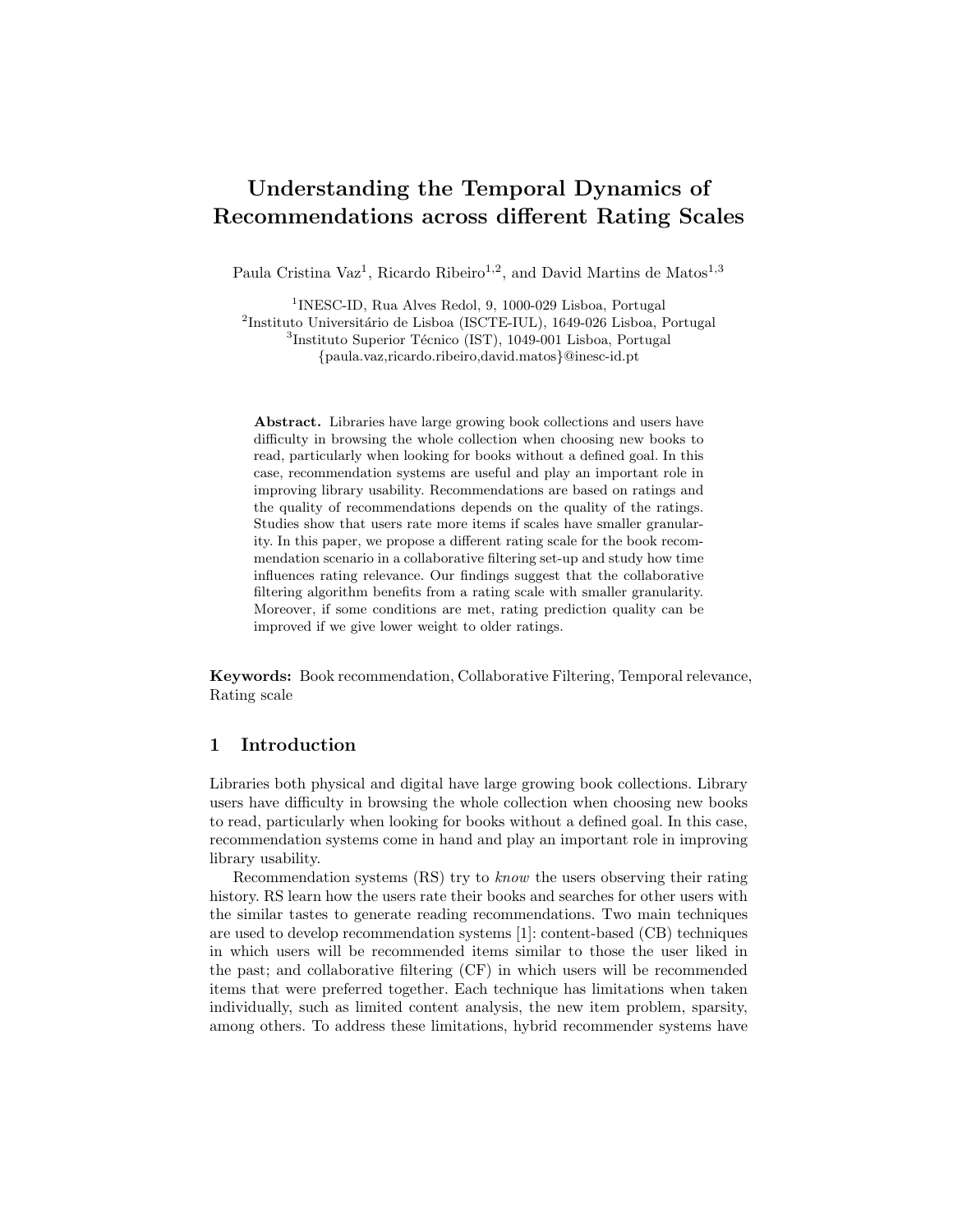been proposed where CB and CF techniques are combined in order to overcome the limitations of each technique.

To make suggestions, RS heavily depend on ratings, because only ratings tell the system what was the user opinion about an item. Ratings can be obtained implicitly or explicitly. Implicit ratings do not need any kind of user feedback. On the other hand, explicit ratings require explicit user feedback. Typically, these ratings are expressed on a 1-5- or 1-10-scale. This rating system has the advantage of better express users feelings about the book, but has the disadvantage of depending on user's explicit feedback. To further complicate maters, user preferences and opinions change over time. A user will most probably change the rating given to a book if that user is asked to rate it again.

This paper aims to (a) compare 1-5-scale rating to a like/neutral/dislikescale in the rating prediction task; and (b) study the influence of rating age in predictions in the book recommendation scenario.

This paper is structured as follows: Section 2 gives an overview of the collaborative filtering approach. In section 3 we describe the data-set on which we based our experiments and the evaluation protocol. Section 4 describes and discusses the experiments. Section 5 describes related work. Finally, section 6 draws the conclusions and points to future directions.

# 2 Collaborative filtering

Following the work of [6], where the author proposes an user-based evolutionary  $k<sub>N</sub>$  CF algorithm, in which ratings are weighted according to their age, we adapted the item-based CF algorithm in [7] by incorporating temporal information. Our temporal item-based CF algorithm (TICF) implements temporal decay through the use of the function in equation 1.

$$
f_{u,i}^{\alpha}(t) = e^{-\alpha(t - t_{u,i})}
$$
\n<sup>(1)</sup>

where  $u$  and  $i$  are the user and item relative to the rating,  $t$  is a time-stamp, and  $\alpha$  controls the decaying rate. When  $\alpha$  is set to 0, the time influence is ignored.  $f_{u,i}^{\alpha}(t)$  measures the relevance of each observed rating  $r_{u,i}$  in recommendation making, at time t based on the parameter  $\alpha$ .

Temporal relevance has two dimensions: the age of the ratings given by the active user  $u$ , i.e., the user for whom recommendations are being made and the ratings given by the community, i.e., other users in the data-set. The age of the user ratings is controlled by parameter  $\alpha$ . This parameter affects the rating prediction in equation 2, where  $s_{i,j}$  is the adapted Pearson similarity (equation 3) between item i and item j and  $r_{u,j}$  is the rating given by the active user u to item j.

$$
P_{u,i} = \frac{\sum_{j}^{k} s_{i,j} * f_{u,j}^{\alpha}(t) * r_{u,j}}{\sum_{j}^{k} s_{i,j} * f_{u,j}^{\alpha}(t)}
$$
(2)

The age of community ratings is controlled by parameter  $\beta$  that affects the item similarity calculation, as shown in equation 3, where  $r^{\beta}{}_{i}$  is the avearge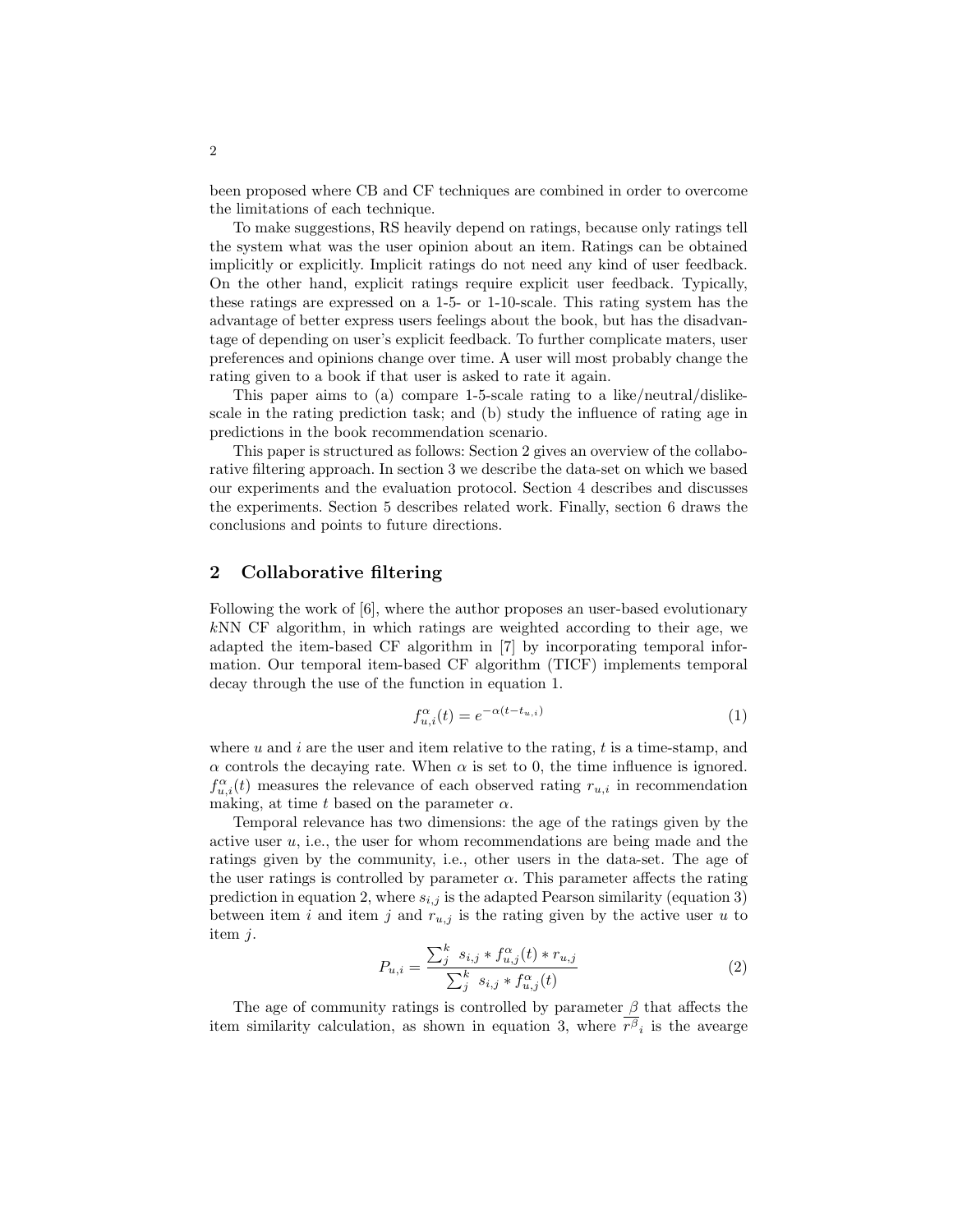rating given by users to item  $i$  and each rating is affected by the time weight. If  $\alpha$  and  $\beta$  are 0, the algorithm works as the usual item-based CF.

$$
s(i,j) = \frac{\sum_{u=1}^{n} (f_{u,i}^{\beta}(t) * r_{u,i} - \overline{r^{\beta}}_i)(f_{u,j}^{\beta}(t) * r_{u,j} - \overline{r^{\beta}}_j)}{\sqrt{\sum_{u=1}^{n} (f_{u,i}^{\beta}(t) * r_{u,i} - \overline{r^{\beta}}_i)^2} \sqrt{\sum_{u=1}^{n} (f_{u,j}^{\beta}(t) * r_{u,j} - \overline{r^{\beta}}_j)^2}}
$$
(3)

#### 3 Evaluation protocol

For our experiments, we used the LitRec [9] data-set, from which we selected the 943 users with more than 10 ratings. This user selection left the data-set with 1,679 books and 34,156 ratings. LitRec was collected over a period of 5 years from GoodReads.com and was divided in a 90%-10% train-test-set. For each user in the test set, we selected the 10% most recent rated books. Then, we predicted a rating for each pair  $\langle user, book \rangle$  in the test-set and calculated the mean absolute error (MAE) as shown in equation 4, where  $p_i$  is the predicted rating,  $o_i$  is the observed rating for book i and N is the number of rating-prediction pairs.

$$
MAE = \frac{1}{N} \sum_{i=1}^{N} |p_i - o_i|
$$
 (4)

## 4 Experimental set-up

We ran two experiments. First, we ran the TICF algorithm without using time relevance  $(\alpha = \beta = 0)$  to assess if the algorithm could benefit from a rating scale with smaller granularity. Then, we run the algorithm TICF with different values of  $\alpha$  and  $\beta$  to study time influence in rating prediction quality.

#### 4.1 Like/neutral/dislike rating scale

For this experiment, we converted the 1-5-scale of ratings in a 3-value-scale by replacing ratings 1-2 with a "dislike", rating 3 with a "neutral", and ratings 4-5 with a "like". This scale division was based on the reading of a significant number of reviews in the GoodReads.com site, that allowed us to get a sense of how users apply the rating scale in this particular data-set. We wanted to assess if error in rating predictions decreases with a smaller scale. The intuition behind the use of this type of scale is that it is easier for users to remember if they liked or hated a book, then to remember if they liked it with an intensity of 4 or 5. Moreover, according to the work presented by [8], users give more feedback to the system if the granularity of the rating scale is smaller. Then, we run the TICF algorithm on the data-set with  $\alpha = \beta = 0$ , varying the neighborhood size.

Figure 1 shows the error evolution. As can be observed, results are better for the 3-value scale. For the 1-5-scale, the MAE decreases until the  $11^{th}$  neighbor and then becomes stabilized. For the 3-value-scale, the MAE decreases until the  $4<sup>th</sup>$  neighbor, then, increases until the  $10<sup>th</sup>$  neighbor, becoming steady after that.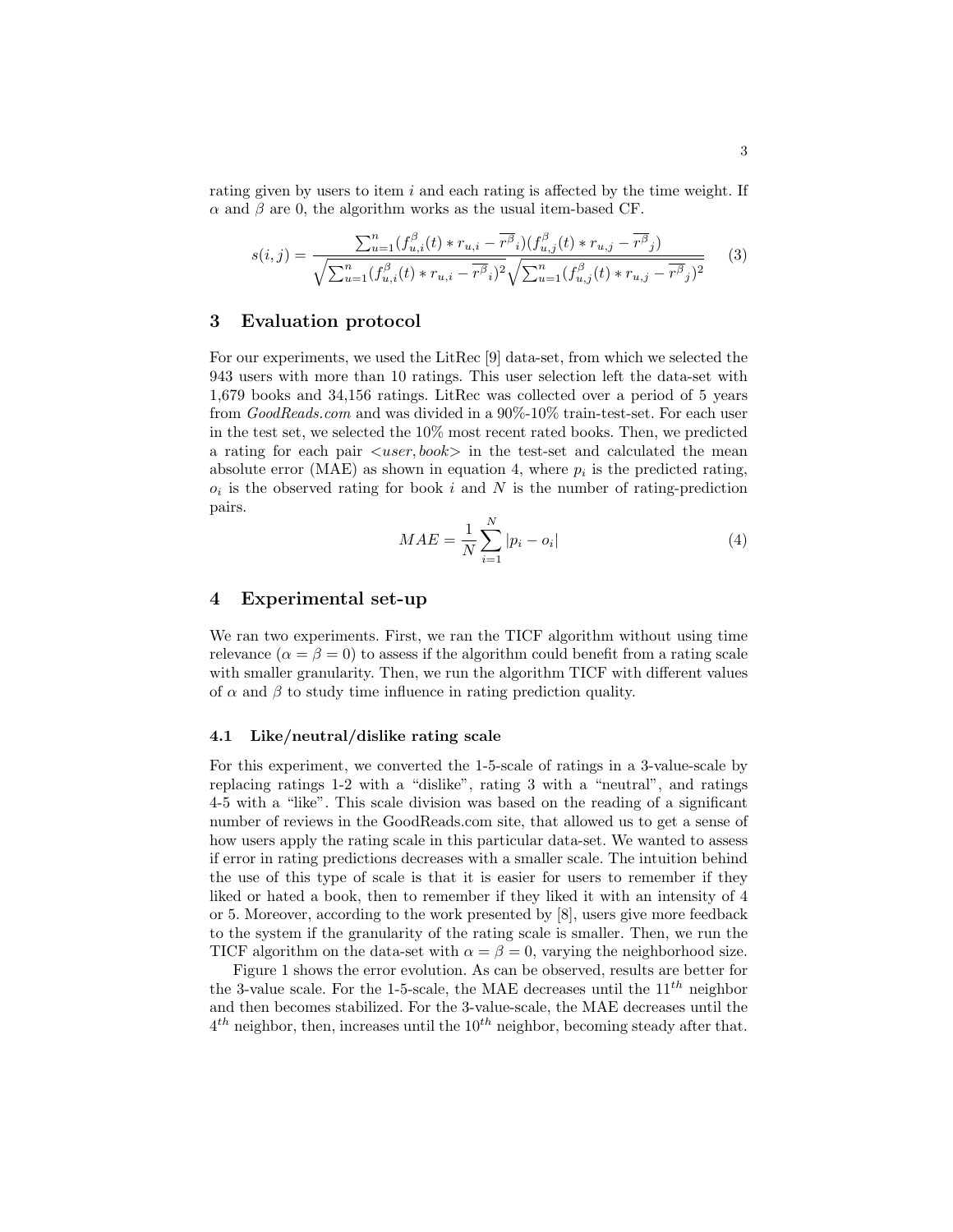

Fig. 1. MAE when using 1-5-scale ratings and a like, neutral, and dislike scale.

#### 4.2 Temporal dynamics

In order to study the influence of rating age in prediction quality we run the TICF rating algorithm for different combinations of  $\alpha$  and  $\beta$  with  $\alpha$  and  $\beta \in$  $\{0, 0.1, \ldots, 1\}$ . Rating age was measured in years and semesters and we ran the experiment for both rating scales. Figures 2 and 3 show the evolution of the MAE according to  $\alpha$  and  $\beta$  variations. As can be observed, overall results are better when the rating age is considered in years (figure 2). Moreover, as expected, the MAE is lower for the 3-value rating scale (figures 2 (b) and 3 (b)).



Fig. 2. MAE evolution for  $\alpha$  and  $\beta$  variations, considering rating age in years.

Figures 2 and 3 show prediction quality changes with  $\alpha$  and  $\beta$  variations. When the 1-5-scale is used, the MAE increases with the increment in the value of  $\beta$ , but when  $\beta = 0$ , the MAE decreases for  $\alpha \in [0.3..0.8]$  (figure 2 (a)) and for  $\alpha \in [0.1..0.3]$  (figure 3 (a)). These results show that rating prediction quality is affected both by recent and older ratings, regarding the community rating age. Regarding the active user rating age, rating prediction quality can be improved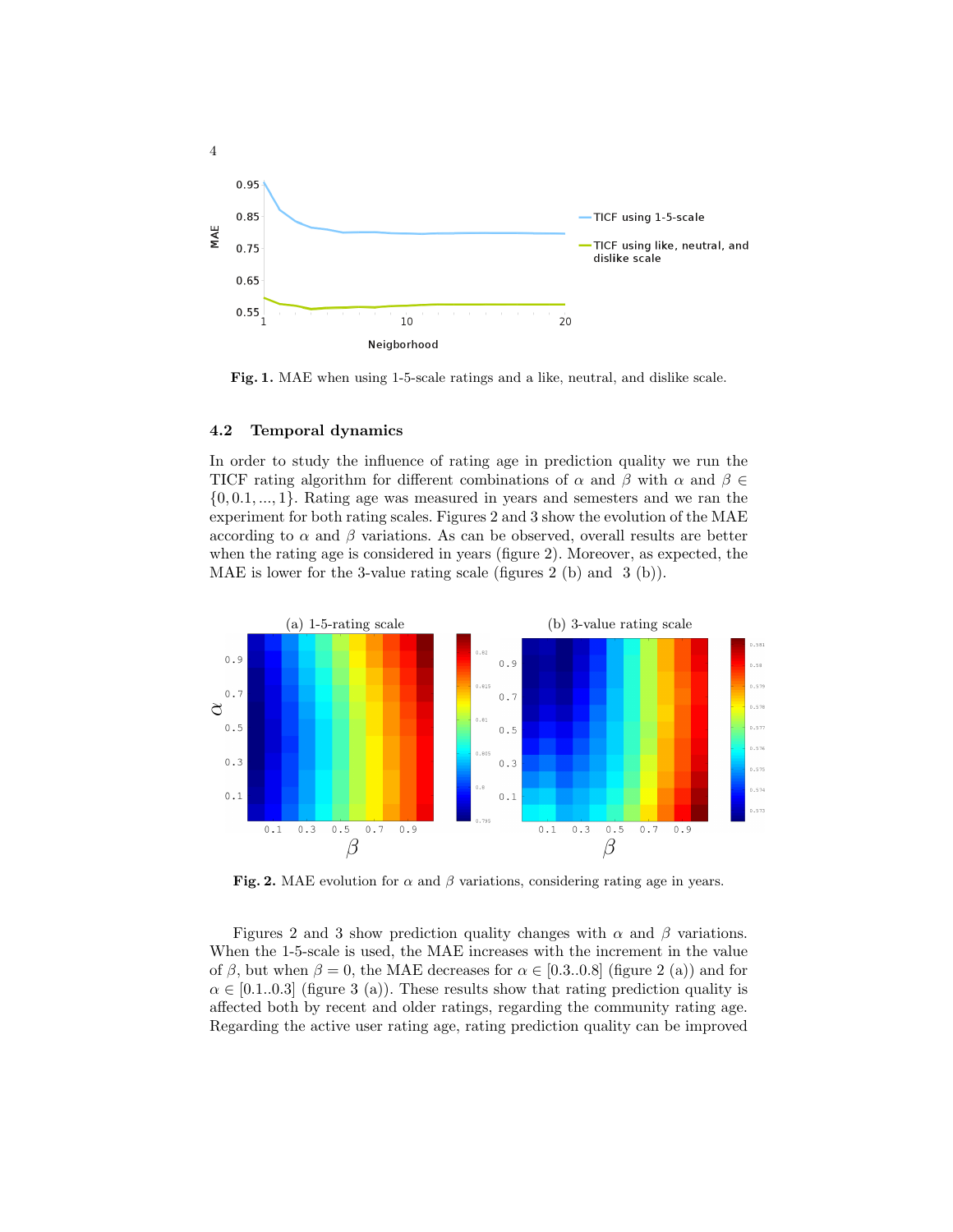

Fig. 3. MAE evolution for  $\alpha$  and  $\beta$  variations, considering rating age in semesters.

if only the last two years of ratings are considered ( $\alpha = 0.8$  for years and  $\alpha = 0.6$ ) for semesters). The active user preferences are closer to his recent rated books than to older rated books.

When the 3-value rating scale is used, the MAE has the lowest values for  $\alpha \in [0.8..1]$  and  $\beta = 0.2$  (figure 2 (b)) and for  $\alpha \in [0.3..0.6]$  and  $\beta \in [0..0.1]$ (figure 3 (b)). results show that rating prediction quality can be improved if we consider ratings from the most recent four years ( $\beta = 0.2$  for years and  $\beta = 0.1$ ) for semesters). Regarding the active user rating age, rating prediction quality can be improved if only the present year of ratings is considered ( $\alpha = 0.8$  for years and  $\alpha = 0.6$  for semesters). The active user preferences are closer to the most recent rated books than to older ones. This scale is more sensitive to time relevance changes.

Results are consistent for both years and semesters and for both rating scales. Recall that the  $\alpha$  parameter weights the active user ratings and that the  $\beta$ parameter weights the ratings of other users.

## 5 Related Work

Several approaches have been proposed to incorporate time relevance in the recommendation process. In [2] the authors adapt the item-based approach by incorporating time-based weights in the score prediction stage, but did not adapt similarity computation. [5] varies neighborhood size considering temporal information. [4] use matrix factorization to model changes in user and items over time. [6] adapted the a user-based CF algorithm by incorporating weights that give more relevance to recent ratings. Their approach affects the active user ratings and the community ratings. Nevertheless, the authors did not experiment with an item-based CF algorithm.

Rating scales used by recommendation systems have also been studied. In [3], the authors study the effect of different rating scales in user ratings, in a